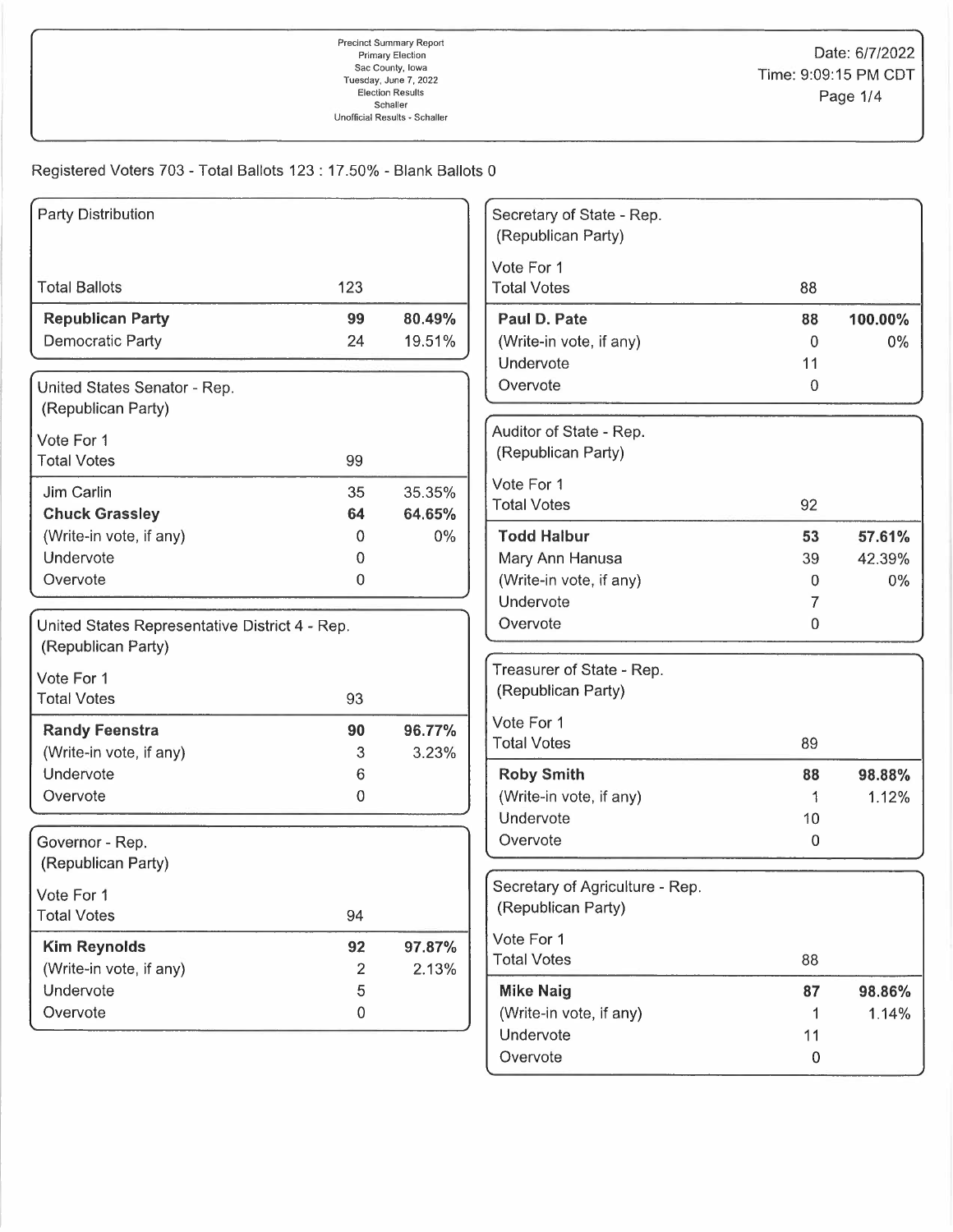| Attorney General - Rep.<br>(Republican Party)                               |                                 |                  | County Recorder - Rep.<br>(Republican Party)                                                                   |                                          |                                    |
|-----------------------------------------------------------------------------|---------------------------------|------------------|----------------------------------------------------------------------------------------------------------------|------------------------------------------|------------------------------------|
| Vote For 1<br><b>Total Votes</b>                                            | 87                              |                  | Vote For 1<br><b>Total Votes</b>                                                                               | 88                                       |                                    |
| <b>Brenna Bird</b><br>(Write-in vote, if any)<br>Undervote<br>Overvote      | 87<br>$\mathbf 0$<br>12<br>0    | 100.00%<br>$0\%$ | <b>Laura McKeever</b><br>(Write-in vote, if any)<br>Undervote<br>Overvote                                      | 88<br>$\overline{0}$<br>11<br>0          | 100.00%<br>$0\%$                   |
| State Senator District 4 - Rep.<br>(Republican Party)                       |                                 |                  | County Attorney - Rep.<br>(Republican Party)                                                                   |                                          |                                    |
| Vote For 1<br><b>Total Votes</b>                                            | 89                              |                  | Vote For 1<br><b>Total Votes</b>                                                                               | 90                                       |                                    |
| <b>Tim Kraayenbrink</b><br>(Write-in vote, if any)<br>Undervote<br>Overvote | 89<br>$\Omega$<br>10<br>0       | 100.00%<br>$0\%$ | <b>Ben Smith</b><br>(Write-in vote, if any)<br>Undervote<br>Overvote                                           | 88<br>$\overline{2}$<br>9<br>$\mathbf 0$ | 97.78%<br>2.22%                    |
| State Representative District 7 - Rep.<br>(Republican Party)                |                                 |                  | United States Senator - Dem.<br>(Democratic Party)                                                             |                                          |                                    |
| Vote For 1<br><b>Total Votes</b>                                            | 88                              |                  | Vote For 1<br><b>Total Votes</b>                                                                               | 24                                       |                                    |
| <b>Mike Sexton</b><br>(Write-in vote, if any)<br>Undervote<br>Overvote      | 86<br>$\overline{2}$<br>11<br>0 | 97.73%<br>2.27%  | <b>Abby Finkenauer</b><br><b>Michael Franken</b><br><b>Glenn Hurst</b><br>(Write-in vote, if any)<br>Undervote | 11<br>11<br>2<br>0<br>0                  | 45.83%<br>45.83%<br>8.33%<br>$0\%$ |
| County Treasurer - Rep.<br>(Republican Party)                               |                                 |                  | Overvote                                                                                                       | 0                                        |                                    |
| Vote For 1<br><b>Total Votes</b>                                            | 90                              |                  | United States Representative District 4 - Dem.<br>(Democratic Party)                                           |                                          |                                    |
| <b>Tina Roth</b><br>(Write-in vote, if any)                                 | 89                              | 98.89%<br>1.11%  | Vote For 1<br><b>Total Votes</b>                                                                               | 23                                       |                                    |
| Undervote<br>Overvote                                                       | 9<br>0                          |                  | <b>Ryan Melton</b><br>(Write-in vote, if any)<br>Undervote<br>Overvote                                         | 23<br>0<br>1<br>$\boldsymbol{0}$         | 100.00%<br>$0\%$                   |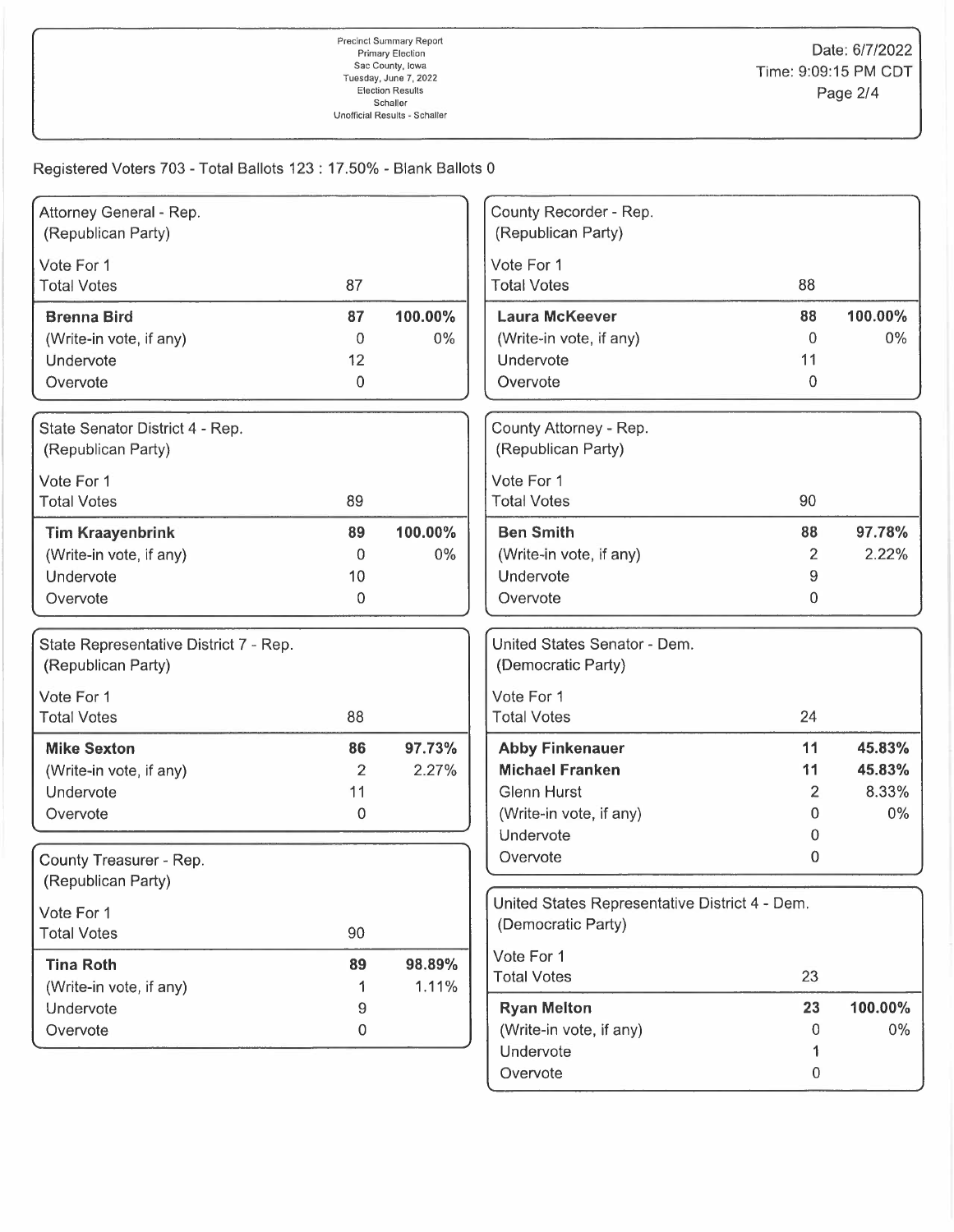| Governor - Dem.<br>(Democratic Party) |         |         | Secretary of Agriculture - Dem.<br>(Democratic Party) |                |         |
|---------------------------------------|---------|---------|-------------------------------------------------------|----------------|---------|
|                                       |         |         |                                                       |                |         |
| Vote For 1                            |         |         | Vote For 1                                            |                |         |
| <b>Total Votes</b>                    | 23      |         | <b>Total Votes</b>                                    | 22             |         |
| <b>Deidre DeJear</b>                  | 23      | 100.00% | <b>John Norwood</b>                                   | 22             | 100.00% |
| (Write-in vote, if any)               | 0       | $0\%$   | (Write-in vote, if any)                               | 0              | $0\%$   |
| Undervote                             |         |         | Undervote                                             | 2              |         |
| Overvote                              | 0       |         | Overvote                                              | 0              |         |
| Secretary of State - Dem.             |         |         | Attorney General - Dem.                               |                |         |
| (Democratic Party)                    |         |         | (Democratic Party)                                    |                |         |
| Vote For 1                            |         |         | Vote For 1                                            |                |         |
| <b>Total Votes</b>                    | 24      |         | <b>Total Votes</b>                                    | 23             |         |
| <b>Joel Miller</b>                    | 21      | 87.50%  | <b>Tom Miller</b>                                     | 23             | 100.00% |
| Eric Van Lancker                      | 3       | 12.50%  | (Write-in vote, if any)                               | 0              | $0\%$   |
| (Write-in vote, if any)               | 0       | $0\%$   | Undervote                                             | 1              |         |
| Undervote                             | 0       |         | Overvote                                              | 0              |         |
| Overvote                              | 0       |         |                                                       |                |         |
|                                       |         |         | State Senator District 4 - Dem.                       |                |         |
| Auditor of State - Dem.               |         |         | (Democratic Party)                                    |                |         |
| (Democratic Party)                    |         |         | Vote For 1                                            |                |         |
| Vote For 1                            |         |         | <b>Total Votes</b>                                    | $\mathbf{0}$   |         |
| <b>Total Votes</b>                    | 23      |         |                                                       |                |         |
|                                       |         |         | (Write-in vote, if any)                               | $\Omega$       | $0\%$   |
| <b>Rob Sand</b>                       | 23      | 100.00% | Undervote                                             | 24             |         |
| (Write-in vote, if any)               | 0       | 0%      | Overvote                                              | 0              |         |
| Undervote                             | 1       |         |                                                       |                |         |
| Overvote                              | 0       |         | State Representative District 7 - Dem.                |                |         |
|                                       |         |         | (Democratic Party)                                    |                |         |
| Treasurer of State - Dem.             |         |         | Vote For 1                                            |                |         |
| (Democratic Party)                    |         |         | <b>Total Votes</b>                                    | $\pmb{0}$      |         |
| Vote For 1                            |         |         | (Write-in vote, if any)                               | $\overline{0}$ | $0\%$   |
| <b>Total Votes</b>                    | 24      |         | Undervote                                             | 24             |         |
| Michael L. Fitzgerald                 | 24      | 100.00% | Overvote                                              | 0              |         |
| (Write-in vote, if any)               | 0       | $0\%$   |                                                       |                |         |
| Undervote                             | 0       |         |                                                       |                |         |
| Overvote                              | $\,0\,$ |         |                                                       |                |         |
|                                       |         |         |                                                       |                |         |